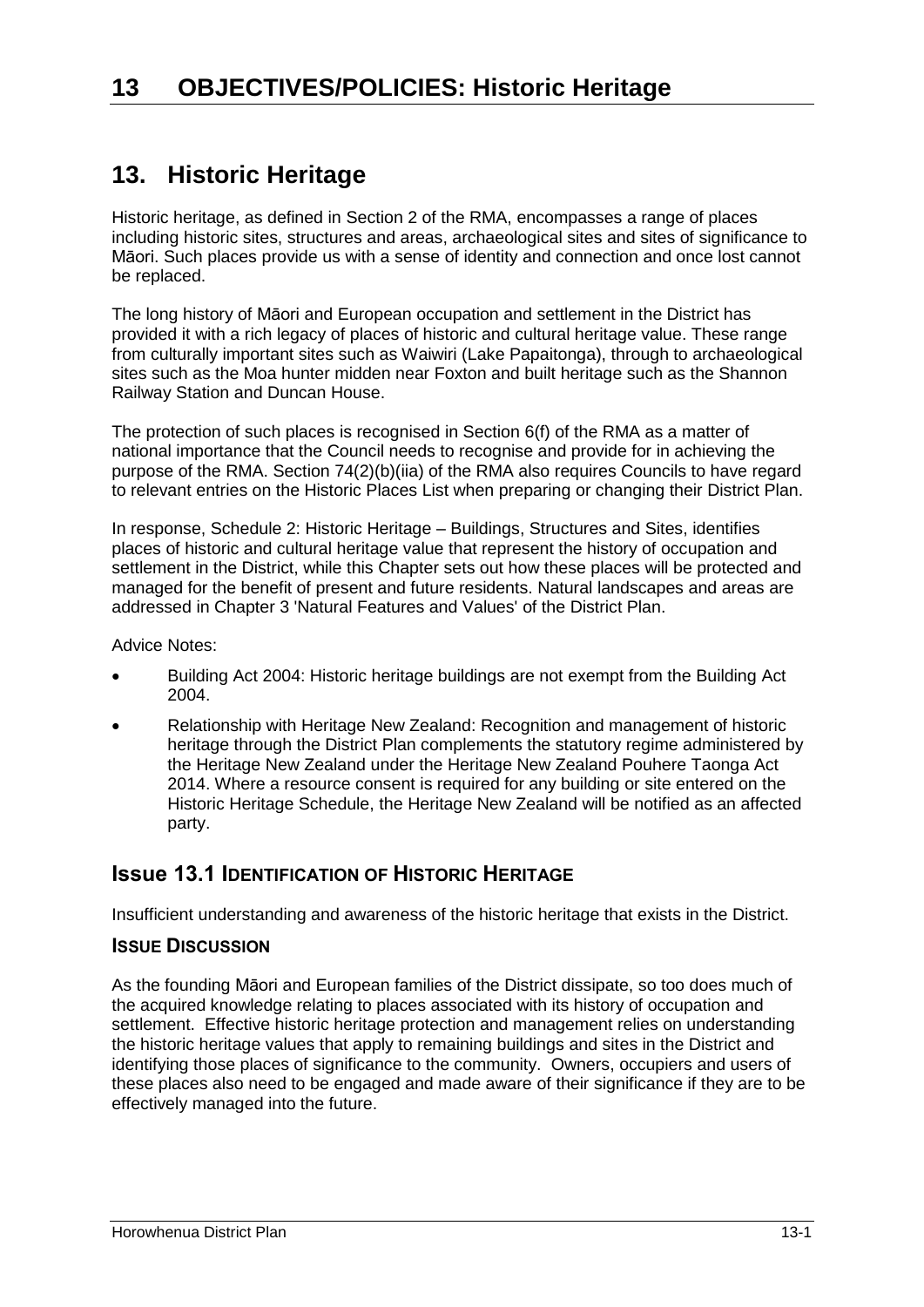# **Objectives & Policies**

### **Objective 13.1.1 Identification of Historic Heritage**

To identify historic heritage within the District that is representative of its history of occupation and settlement.

### **Policy 13.1.2**

Identify historic heritage that contributes to an understanding and appreciation of the culture and history of the District, the region and/or New Zealand that is significant in terms of one or more of the following values:

- Māori cultural values.
- Archaeological values.
- Historic values.
- Social values.
- Setting and group values.
- Architectural values.
- Scientific and technological values.

### **Policy 13.1.3**

Record significant historic heritage buildings and sites identified in accordance with Policy 13.1.2, and group these buildings and sites according to their relative significance into one of the following categories:

Historic Heritage Group 1 Buildings and Structures:

Buildings that have outstanding national and/or regional significance due to their "rarity" and/or level of "integrity".

Historic Heritage Group 2 Buildings and Structures:

Buildings that have regional and/or local significance.

Historic Heritage Sites:

Places and areas that are of national, regional and/or local significance.

#### **Explanation and Principal Reasons**

For protection to occur historic heritage in the District needs to be identified and accurately researched, documented and mapped. The objective and associated policies seek to ensure that the important buildings and sites that represent the culture and history of the District, the region and the nation, are identified for inclusion in the District Plan.

To achieve this, the range of values that the Council will use to assess places nominated for inclusion in the Historic Heritage Schedule are set out in the District Plan. Where a nomination is successful, the relevant values are to be recorded in the schedule. This information, in turn, will help to inform the preparation of consent applications relating to the development of scheduled buildings and sites along with their subsequent assessment.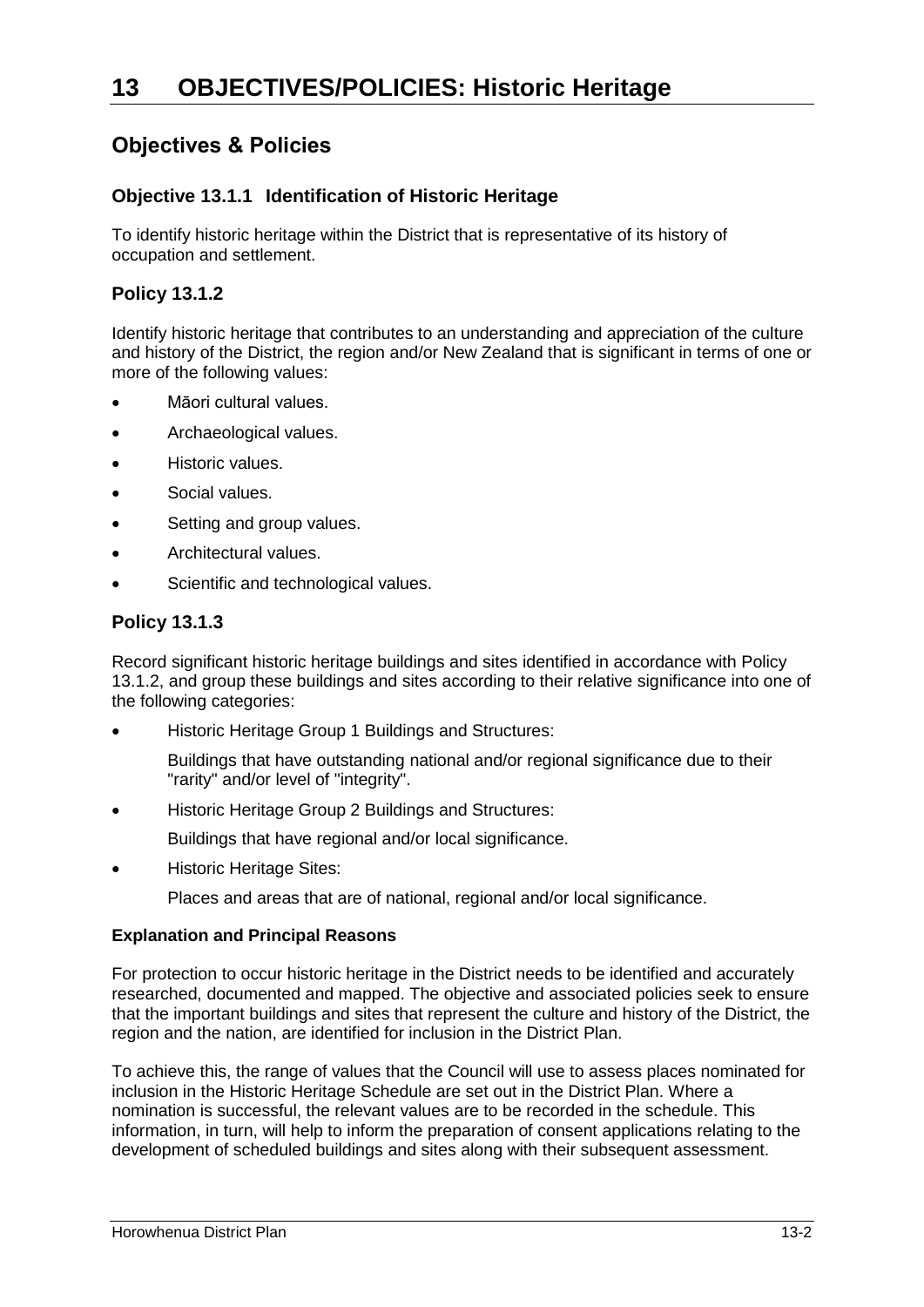# **13 OBJECTIVES/POLICIES: Historic Heritage**

Historic heritage buildings and sites have also been differentiated, recorded and presented in the District Plan on the basis of their relative significance. Some historic buildings in the District have 'outstanding' national or regional significance due to their rarity and/or integrity, while others have been assessed as significant at a regional or local level. Historic heritage sites are separately identified from buildings due to their differing management needs and requirements.

# **Methods for Issue 13.1 & Objective 13.1.1**

#### **District Plan**

- Update Schedule 2 Historic Heritage to reflect the full range of places in the District that are registered by the NZHPT.
- Have the remaining buildings, structures and sites, which were nominated by the public for their historical values, assessed by suitably qualified professionals to establish whether they should be included in Schedule 2 of the District Plan in the future.
- Commence a process, in line with the Horowhenua Heritage Strategy 2012, to identify sites of significance to Māori, wāhi tapu, wāhi tūpuna and archaeological sites.
- Council will review and maintain Schedule 2 of the District Plan on a regular basis, making appropriate changes to the Schedule by way of future plan changes based on the advice received from a suitably qualified heritage professional.

#### **Other Council Initiatives**

- Record scheduled historic heritage on the property information database and update as necessary.
- Liaise with Iwi and agencies such as the NZHPT and local Historic Societies to identify historic heritage in the District.
- Implement the action plan outlined in the Horowhenua District Heritage Strategy 2012 in order to identify the heritage resources that are representative of the District's history of occupation and settlement.

## **Issue 13.2 PROTECTION OF HISTORIC HERITAGE**

Loss or degradation of historic heritage in the District due to inappropriate use, development or subdivision.

#### **ISSUE DISCUSSION**

Historic heritage is a finite resource. The inappropriate use, development or subdivision of important buildings and sites can directly result in their loss or degradation, while unsympathetic development in the vicinity of such places can adversely affect their associated heritage values.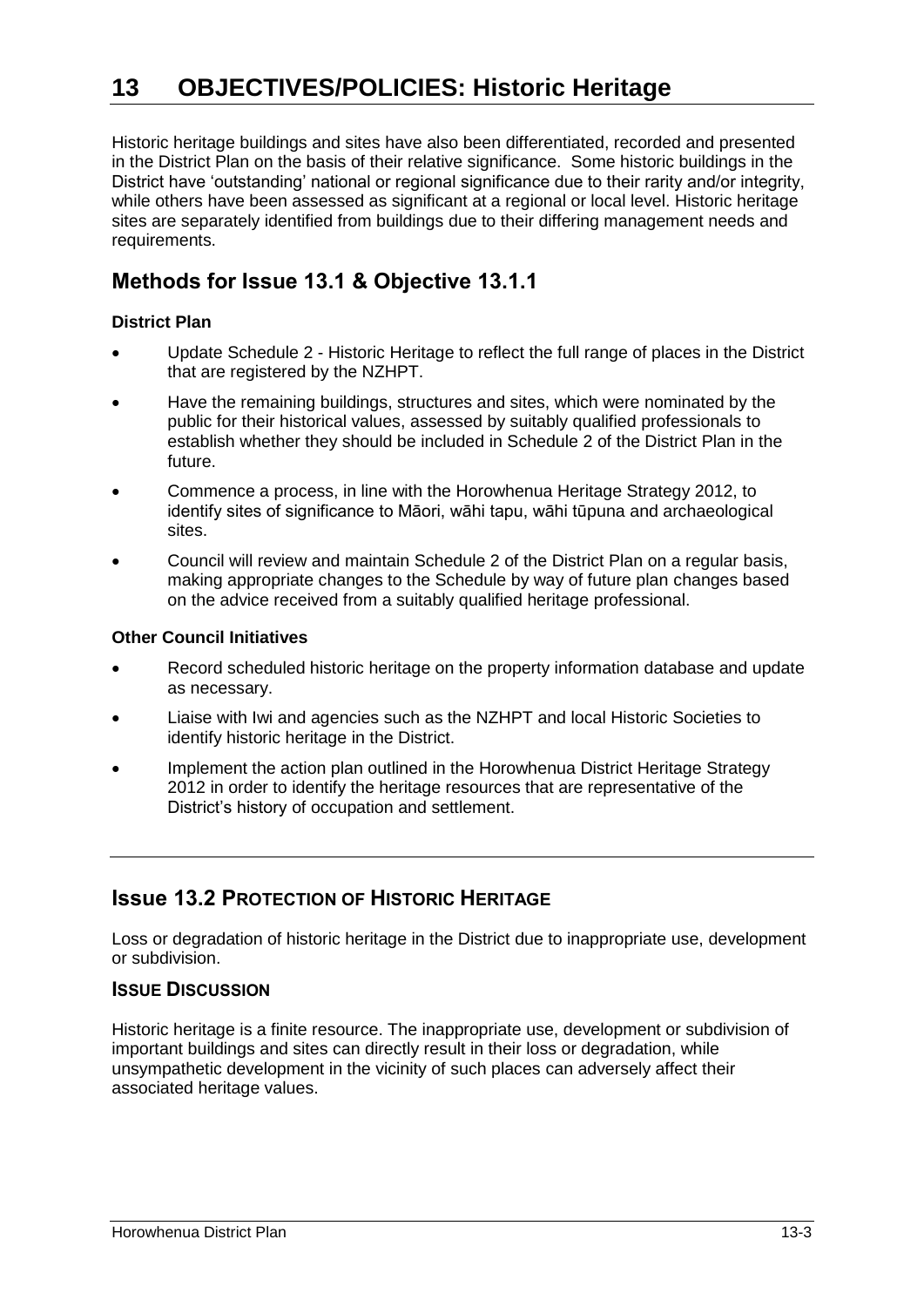# **Objectives & Policies**

### **Objective 13.2.1 Protection of Historic Heritage**

To protect significant historic heritage that reflects the culture and history of the Horowhenua District from inappropriate subdivision, use and development.

#### **Policy 13.2.2**

Encourage the compatible use of buildings and sites included in the Historic Heritage Schedule.

### **Policy 13.2.3**

Enable the maintenance, redecoration, repair and adaptive reuse of buildings and sites included in the Historic Heritage Schedule.

#### **Policy 13.2.4**

Encourage and facilitate the strengthening of buildings included in the Historic Heritage Schedule to increase their ability to withstand future earthquakes while minimising the significant loss of associated heritage values.

#### **Policy 13.2.5**

Avoid or appropriately mitigate any adverse effects of activities that could destroy or diminish the heritage values associated with buildings and sites included in the Historic Heritage Schedule.

#### **Policy 13.2.6**

Unless exceptional circumstances exist, avoid the demolition or destruction of Group 1 buildings and sites included in the Historic Heritage Schedule.

#### **Policy 13.2.7**

Discourage the demolition of Group 2 buildings included in the Historic Heritage Schedule.

#### **Policy 13.2.8**

Discourage subdivision that could destroy or diminish the heritage values associated with buildings and sites identified in the Historic Heritage Schedule.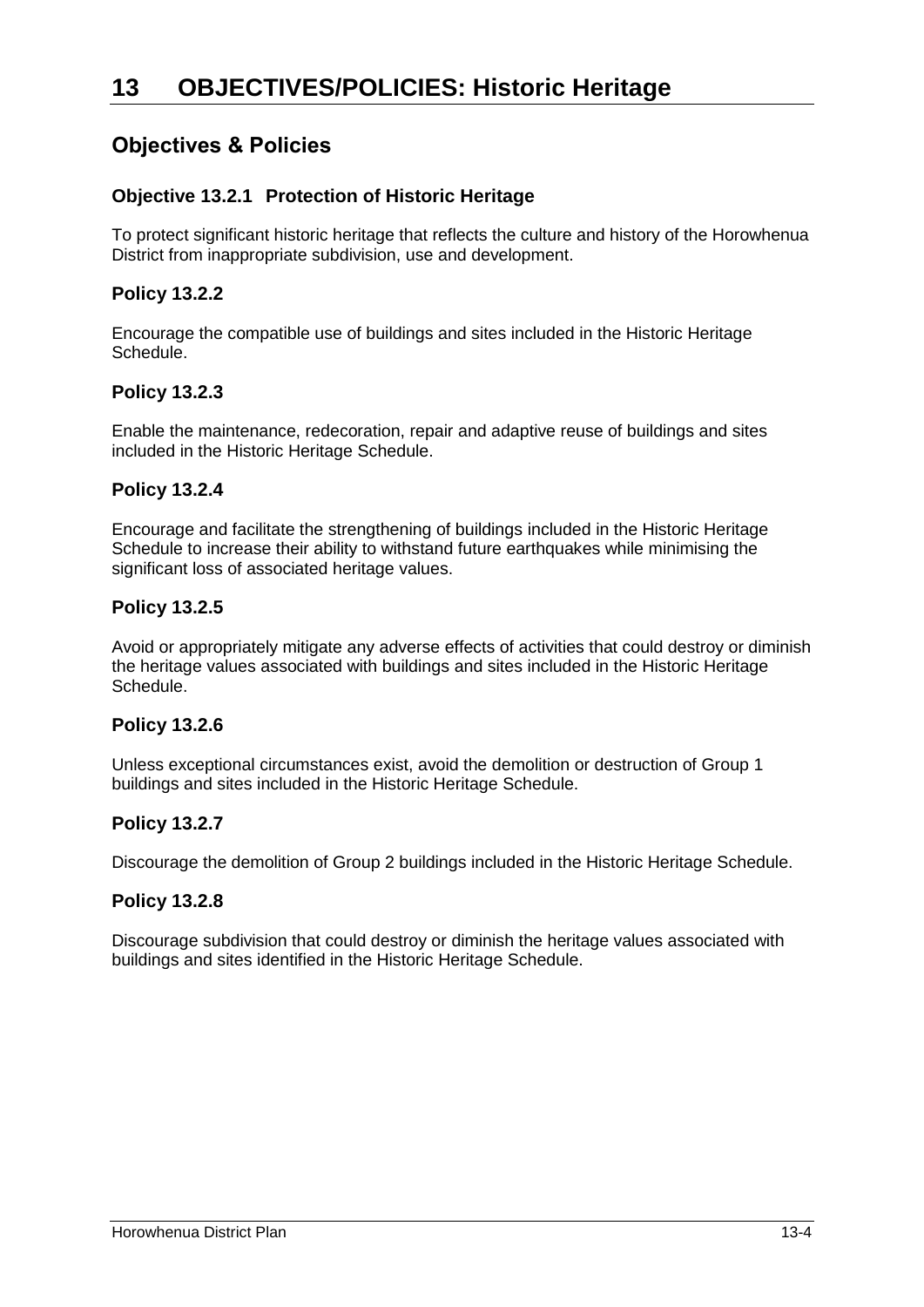### **Explanation and Principal Reasons**

The objective and policies seek to prevent the loss of heritage value associated with buildings, structures and sites included in the Historic Heritage Schedule due to neglect or under-use, or from changes arising from such activities as external alterations, additions, earthworks and subdivision.

For historic heritage buildings, structures and sites to be successfully and sustainably managed they need to remain functional. In response, the District Plan encourages their continued compatible use and enables regular maintenance, repair, redecoration and internal alterations to occur without the need for a resource consent. The District Plan also recognises that in order to provide for the ongoing safe, functional and economic use of historic heritage buildings it is necessary for them to be upgraded to meet relevant code standards, including earthquake strengthening.

Historic heritage buildings, structures and sites are also subject to activities which can lead to their associated heritage values being destroyed or severely diminished. Insensitive alterations and additions, for instance, can detract from the architectural qualities of a scheduled building, while demolition in response to development pressure results in permanent loss.

To address this situation the District Plan seeks to ensure that such effects are avoided or appropriately mitigated by requiring resource consent to be sought. In the case of demolition of Group 1 buildings and structures or the destruction of sites, the intent is that these activities are avoided unless exceptional circumstances exist. Exceptional circumstances could include total or partial demolition considered necessary due to significant and irreversible damage from fire or natural hazard events.

The context or setting associated with historic heritage buildings, structures and sites can also make an important contribution to its heritage value. The relationship between a building and its site, for instance, can be lost or eroded through the reduction of its original surrounds. In response, the District Plan seeks to ensure that the setting of a historic building, structure or site is not unduly compromised or its value diminished by inappropriate earthworks or on-site development, or incompatible subdivision activity and associated development.

# **Methods for Issue 13.2 & Objective 13.2.1**

#### **District Plan**

- Schedule and categorise recognised historic heritage buildings and sites according to the relative significance of their associated values in the District Plan and identify these places on relevant Planning Maps.
- Adopt targeted rules relating to the management and protection of scheduled historic heritage buildings and sites.
- Impose conditions on resource consents to ensure the adverse effects of land use, subdivision or development are avoided, mitigated or remedied.

#### **Other Council Initiatives**

 Inform prospective purchasers of scheduled historic heritage through Land Information Memoranda (LIM) and landowners undertaking building work through Project Information Memoranda (PIM) and Planning checks.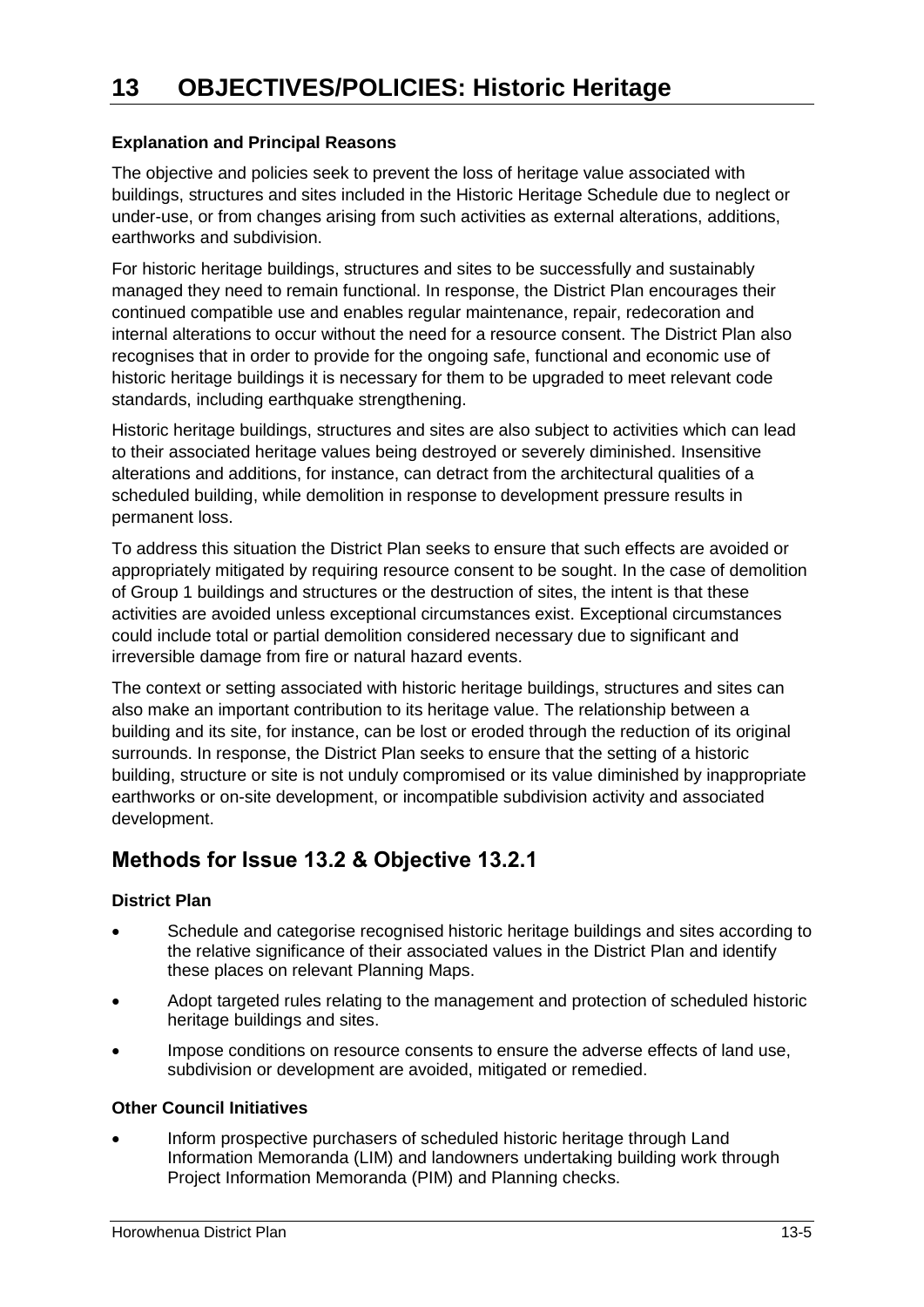Implement the action plan outlined in the Horowhenua District Heritage Strategy 2012 in order to appropriately protect and manage heritage resources that have been identified as requiring protection or management.

# **Issue 13.3 BALANCING PRIVATE RIGHTS/PUBLIC GOOD**

Reconciling the tension between the private cost and public benefit of protecting and managing the District's historic heritage.

#### **ISSUE DISCUSSION**

Most of the places identified in the District as being of historic heritage value to the community are in private ownership, with current owners being responsible for the cost associated with their management and protection. In the absence of adequate community awareness of the value derived from their ongoing retention, and recognition that their protection and management is a shared responsibility, there is a risk that the heritage values associated with these places will be lost or seriously diminished through demolition or deferred maintenance and repair.

# **Objectives & Policies**

### **Objective 13.3.1 Balancing Private Rights/Public Good**

To promote greater public awareness of, and support for, historic heritage within the Horowhenua District.

### **Policy 13.3.2**

Increase public recognition and understanding of the District's historic heritage, its associated values and the respective responsibility that the public and private landowners assume in its ongoing management and protection.

### **Policy 13.3.3**

Develop a range of non-regulatory mechanisms that encourage, assist and facilitate the conservation and protection of buildings and sites identified in the Historic Heritage Schedule.

### **Policy 13.3.4**

Provide opportunities for greater development flexibility, where development facilitates the retention, conservation and/or protection of buildings and sites identified in the Historic Heritage Schedule.

#### **Explanation and Principal Reasons**

The objective and policies recognise that the protection and ongoing management of historic heritage comes at a cost, and that it may be unreasonable for private landowners to bear all of these costs when the public also benefits from its retention and careful stewardship. These provisions also recognise that effective protection of the District's historic heritage cannot be achieved through sole reliance on regulation.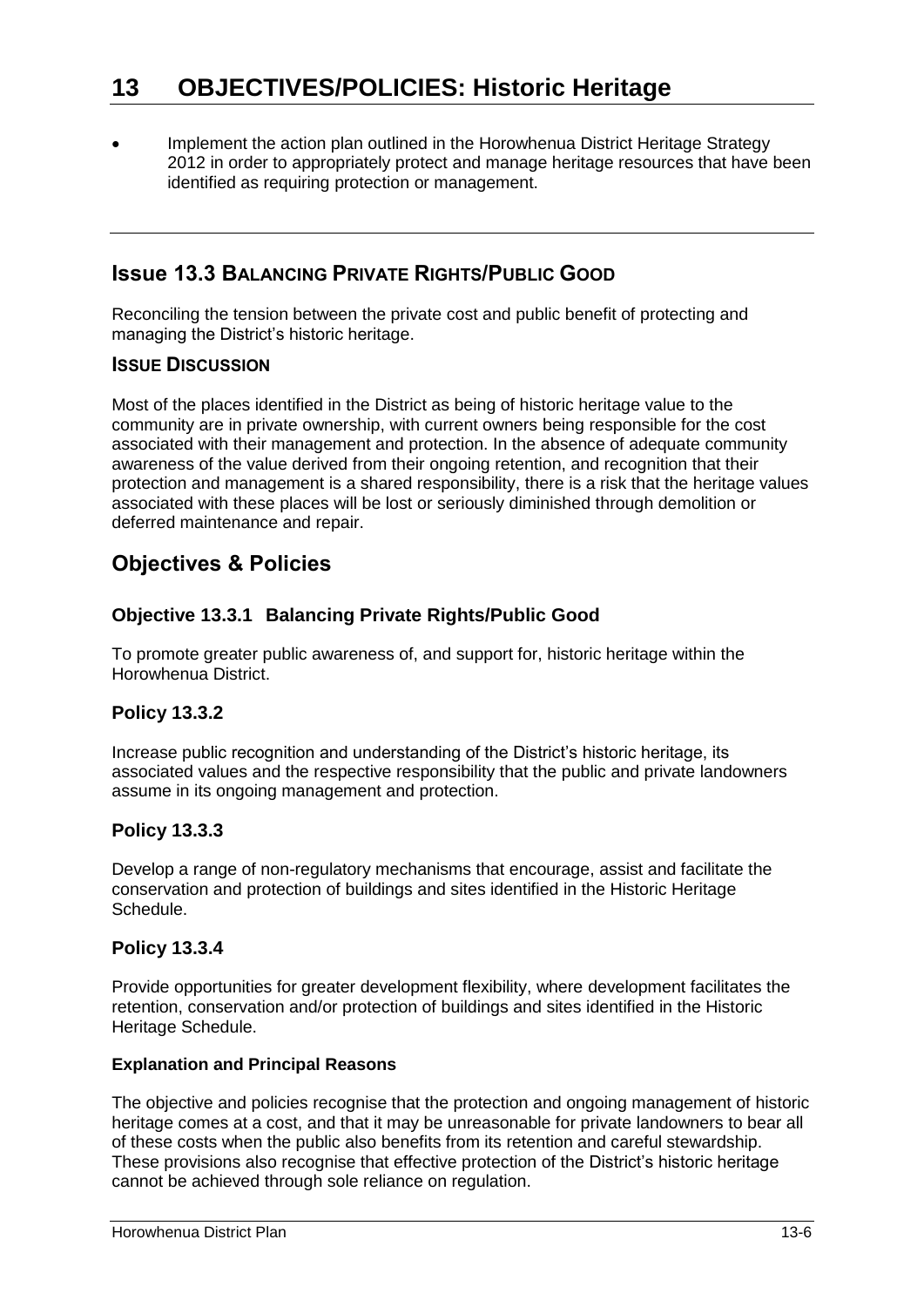# **13 OBJECTIVES/POLICIES: Historic Heritage**

The District Plan acknowledges that the community and private landowners jointly have a responsibility to ensure that the District's historic heritage is appropriately managed and protected. In response, it seeks to increase public awareness through such measures as education and preparation of promotional material and guidance and to offer support to private landowners as Council funding and resources permit.

# **Methods for Issue 13.3 & Objective 13.3.1**

#### **Other Council Initiatives**

- Through the Long Term Plan and Annual Plan processes, Council may commit resources such as rates relief, grants, waive administration fees, low interest loans or offer access to professional technical advice to encourage the management and protection of scheduled historic heritage buildings, sites and areas of interrelated significance.
- Implement the actions identified in the Horowhenua District Heritage Strategy 2012.
- Provide guidance and advice to assist landowners to sensitively manage scheduled historic heritage buildings, sites and areas of interrelated significance.
- Develop information and promotional material relating to scheduled historic heritage buildings and sites, including their associated value and the community benefit that is derived from their ongoing protection.
- Liaise and collaborate with landowners, Iwi and other groups and agencies with interests in the management and protection of scheduled historic heritage buildings, sites and areas of interrelated significance.

# **ANTICIPATED ENVIRONMENTAL RESULTS**

The environmental results for historic heritage which are anticipated to result from the combined implementation of the above policies and methods are as follows:

- 13(a) A representative range of historic heritage buildings and sites that are of significance to local Iwi and the community are identified and protected.
- 13(b) Historic heritage buildings and sites are used and developed in a way that does not compromise their associated heritage values.
- 13(c) Increased community appreciation and awareness of the District's historic heritage and the importance of ensuring its ongoing protection.